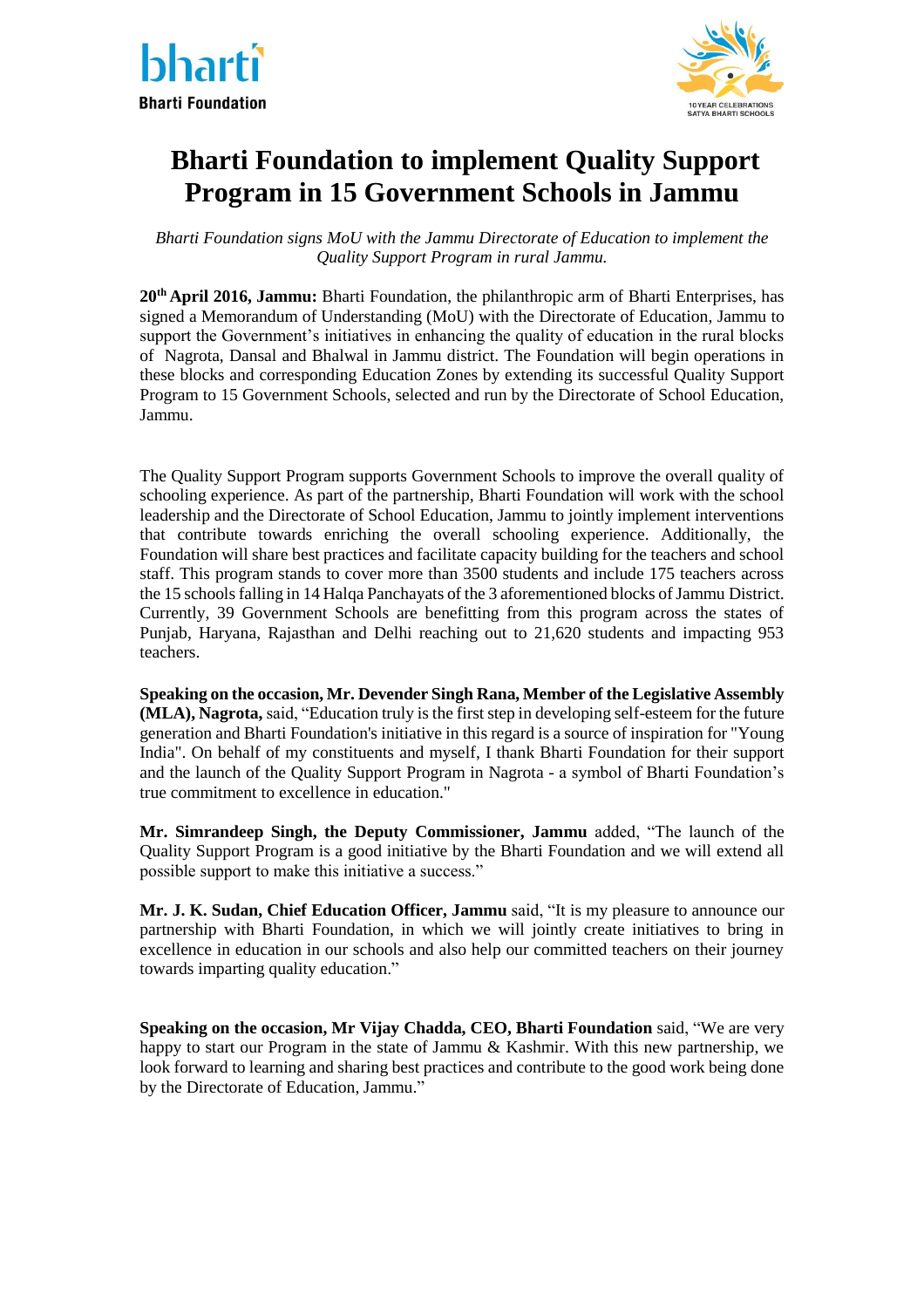



## **About Bharti Foundation\*:**

Bharti Foundation was set up in 2000 as the philanthropic arm of the Bharti Enterprises. It implements programs in the field of primary, elementary, senior secondary and higher education through the Satya Bharti School Program as well as Government School interventions under its Satya Bharti Quality Support and Satya Bharti Learning Centres Program. This year, the Foundation is celebrating 10 successful years of the Satya Bharti School Program. In addition to education programs, the Foundation has initiated 'Satya Bharti Abhiyan', to improve sanitation facilities in rural Ludhiana District and 'Nyaya Bharti' to provide legal and financial aid to deserving underprivileged undertrials languishing in jails across the country for minor offences.

Bharti Foundation has till date impacted the lives of close to 1,50,000 students from underprivileged background and has touched over a million lives through its Education initiatives. Satya Bharti Abhiyan has delivered over 12,000 individual household toilets, directly benefitting more than 63,000 beneficiaries in 559villages. The program aims to benefit nearly 1,25,000 individuals, covering over 900 villages.

### **Bharti Foundation's initiatives include:**

### **The Satya Bharti School Program:**

The Satya Bharti School Program is the flagship program of Bharti Foundation and is currently celebrating 10 successful years of implementation. This rural education initiative provides free quality education to underprivileged children, with a special focus on the girl child. The program envisions transforming students into educated, confident, responsible and self-reliant employable citizens of India with a deep sense of commitment to their society. The program's reach is multi-pronged, encouraging active involvement of the rural community, parents of students and like-minded organizations working in the field of education in India. Making a lasting and sustainable impact on the community where schools are present and finding innovative solutions, through its primary and senior secondary schools, to create replicable and scalable components in the program ensures delivery of quality education. The Satya Bharti School program is being implemented with the intent to arrive at replicable and scalable components of quality education which may be adapted by the Government and other like-minded organizations. Reaching out to thousands of underprivileged children, the program, through its focus on holistic development, aims to bring forth a new generation of citizens eager to usher in positive change. Currently 249 primary/elementary Schools and five senior secondary schools are operational across Punjab, Rajasthan, Haryana, Uttar Pradesh, Tamil Nadu and West Bengal reaching out to 40,676 children and employing 1,635 teachers. Focusing on the girl child [49% girl students] and the weaker sections of society [75% of children from SC/ST/OBC Communities], the program is one of the largest end-to-end education initiatives by a corporate group in the country.

### **Satya Bharti Learning Centres:**

Bharti Foundation has introduced the remedial/bridge courses program in close partnership with 'Educate A Child' - a global initiative. The program aims at bridging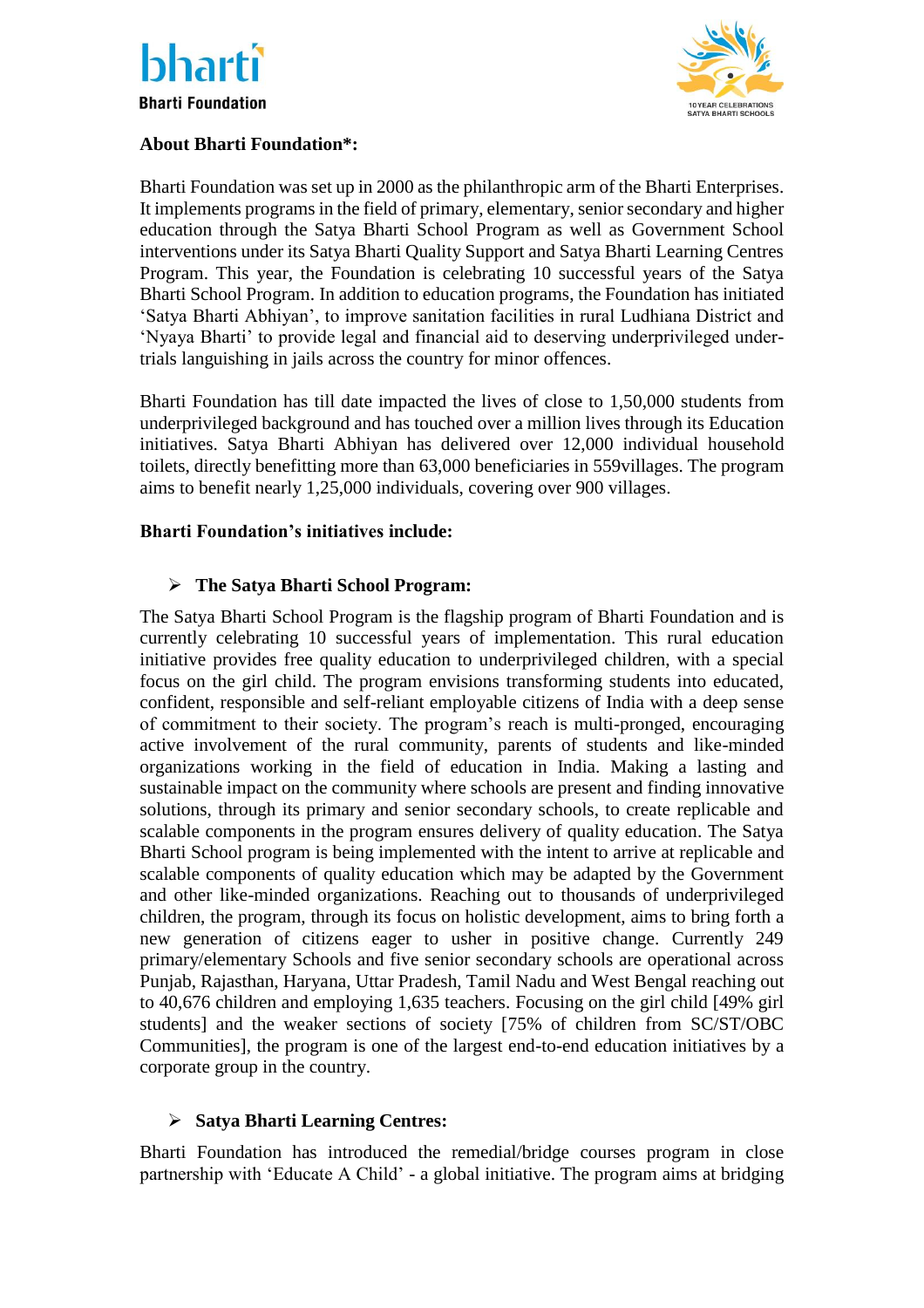# bhar

# **Bharti Foundation**

the education gap of out of school children and mainstream them into



regular schools. The first phase of the program has been deployed in partnership with the Government of Rajasthan. Currently, 416 Education Volunteers are engaged in teaching 5,302 out of school children, of which 50% are girls, enrolled at 459\*\* Satya Bharti Learning Centres. Till now, 14,703 children have been mainstreamed, with the total impact reaching up to 22,830 children.

*\*\* 424 centres have been closed as most of the OOSC's in these villages have been mainstreamed (number included in overall impact); in some villages the count of OOSC's have dropped to such a low figure that it has gone below the minimum numbers required to run a centre, as per Government norms.* 

*50 Centres had to be closed because of unavailability of qualified education volunteers. 3 Centres were closed due to mass migration (in Madhya Pradesh).*

*2 Centres had to be closed due to some other reason*

# **Satya Bharti Quality Support Program:**

This initiative envisages working with the government system and improving the quality of schools through need-based interventions. Bharti Foundation has taken the learning and best practices from the Satya Bharti Schools to the Government schools for improving the overall quality of schooling experience. The program aims to partner the Government schools and work along with its leadership and teachers to support them in their journey towards excellence. Currently, 39 government schools are under active implementation supported through this model, across Punjab, Haryana, Rajasthan and Delhi, reaching out to 21,620 students and 953 teachers.

# **Satya Bharti Abhiyan:**

Bharti Foundation has undertaken a major initiative – 'Satya Bharti Abhiyan' - to improve rural household sanitation facilities in Punjab. Inspired by the Hon'ble Prime Minister's call to the corporate sector in his 2014 Independence Day speech to strengthen Government's initiative on this score, the Foundation has decided to adopt Ludhiana district – home district of the Founders - as its focus area for improvement of rural sanitation. As part of this program, the Foundation has committed an investment of up to INR 100 Crores over the next three years for constructing toilets in rural households lacking such facilities in over 900 villages across the district. In addition to rural household sanitation, 'Satya Bharti Abhiyan' will also invest in improving sanitation facilities in Government schools in rural Ludhiana by building new toilets for girls, where no such facilities exist.

Till now, the Abhiyan has directly benefitted over 63,000 users, providing 12,723 Individual toilets across 559 villages of Ludhiana district.

# **Nyaya Bharti**

Nyaya Bharti was launched in November 2015 to help deserving and underprivileged undertrials languishing in jails across the country for minor offences by assisting them with legal and financial assistance and also promoting awareness about every individual's constitutional right to legal defence. It is a first of its kind national level corporate initiative in the country in line with the Hon'ble Prime Minister's Vision of